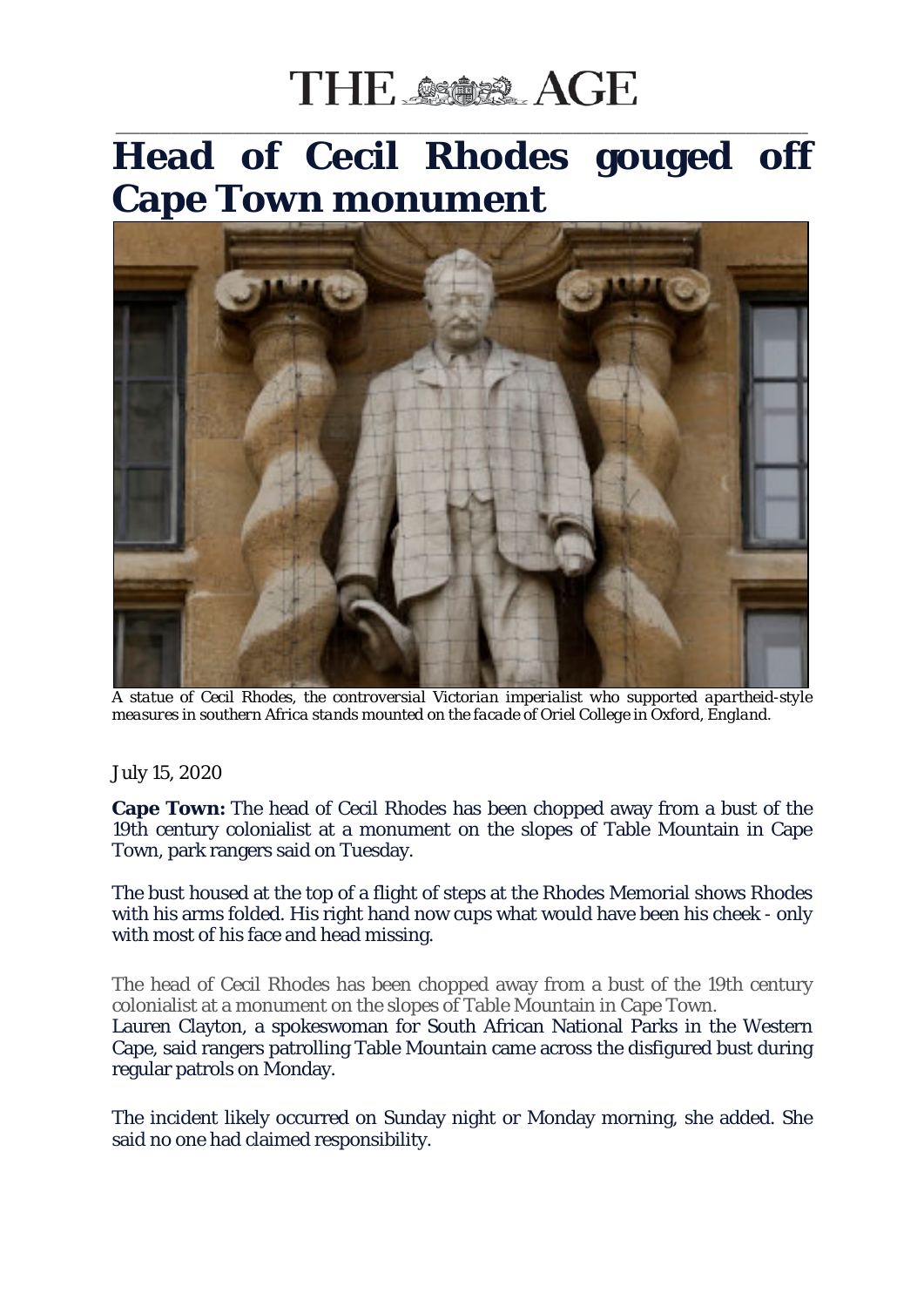Thousands of protesters have marched across the United States and Europe calling for the removal of monuments seen as glorifying the imperialist nature of countries such as Britain.

Rhodes, who made his fortune in South African diamond mining, has become a lightning rod for anti-colonial anger since students forced the University of Cape Town in 2015 to remove his statue from its campus.

Completed in 1912, Rhodes Memorial consists of massive granite steps, flanked by bronze lions, and a rider astride a bronze horse at the beginning of the steps which leads to the top where the bust is situated, with an inscription beneath.

"It has been vandalised before, multiple times ... At this stage we are still unclear about the reasoning behind the vandalism," Clayton said.

Last month students at Britain's Oxford University called for a Rhodes statue to be removed, triggered in part by protesters in the port city of Bristol tearing down a statue of 17th century slave trader Edward Colston and throwing it into the harbour.



*Protesters gather outside Oxford University's Oriel College, demanding the removal of a Cecil Rhodes statue from its facade.*

The prestigious Rhodes Scholarship continues to attract applications from top students in Australia and around the world for the opportunity to study at Oxford.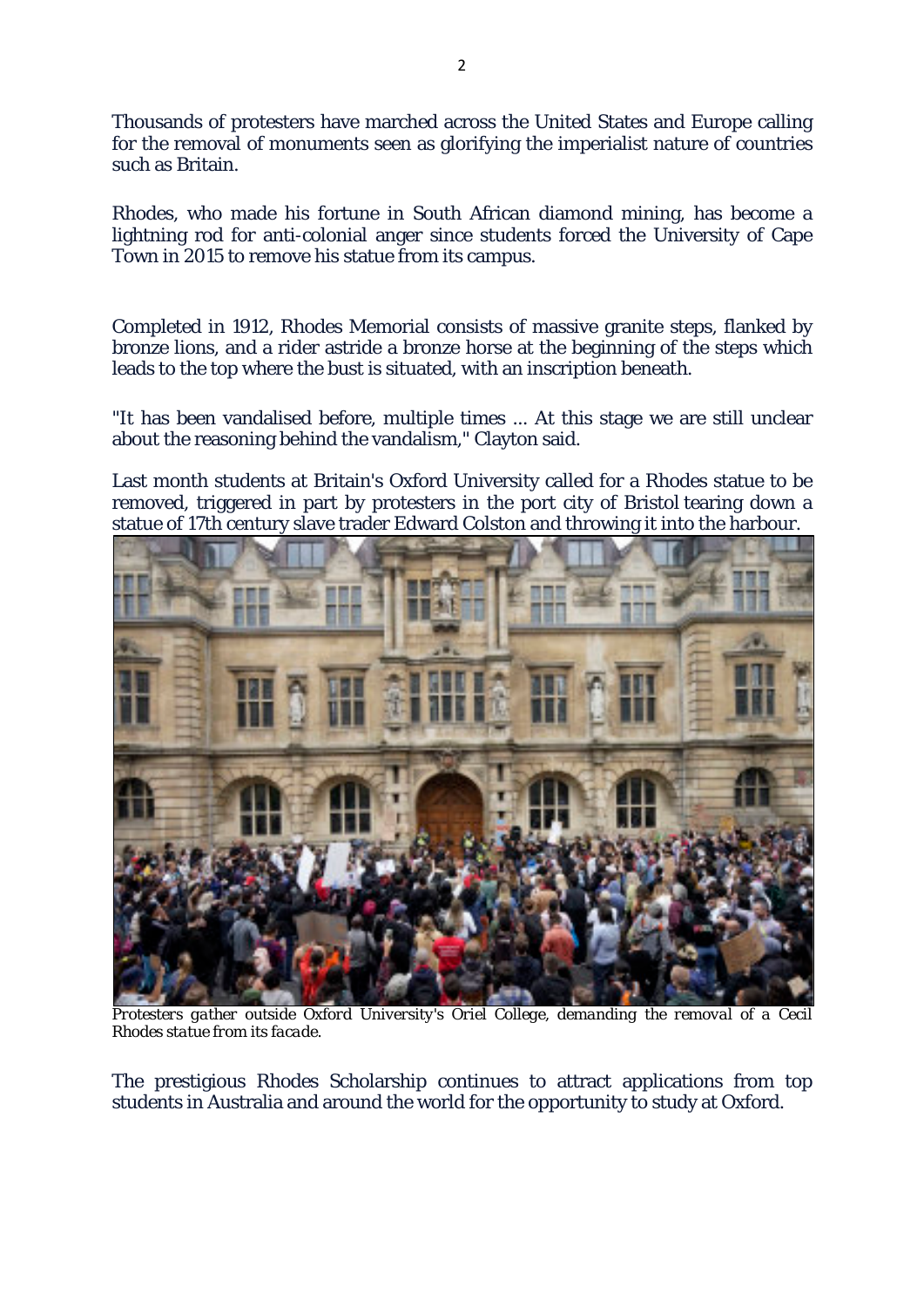Meanwhile, at least some of the United States Confederate monuments that have been recently removed from places of prominence in Richmond, Virginia, are being stored on the grounds of a waste water treatment plant, photographs show.

Photos taken this week by The Associated Press and *Richmond Times-Dispatch* show a collection of statues and other large objects under tarps at the facility just outside the city's downtown.

On July 1, Mayor Levar Stoney ordered the immediate removal of all Confederate statues on city property in Richmond, a onetime capital of the Confederacy. Stoney invoked his emergency powers, citing ongoing civil unrest and concerns that protesters would get hurt if they tried to pull down the enormous statues themselves.

His spokesman, Jim Nolan, did not immediately respond to an inquiry about the storage site Tuesday.

The only Confederate statue that remains on Richmond's prominent Monument Avenue is a memorial to Gen. Robert E. Lee located on state property. Virginia Governor Ralph Northam has ordered that statue's removal, but it has been at least temporarily blocked by a lawsuit.



*The statue of Confederate General Robert E. Lee is the only Confederate monument left on Monument Avenue in Richmond, Virginia.*

The monument removal decisions were made after the death of George Floyd in police custody in Minneapolis. Floyd's death sparked global protests against racism